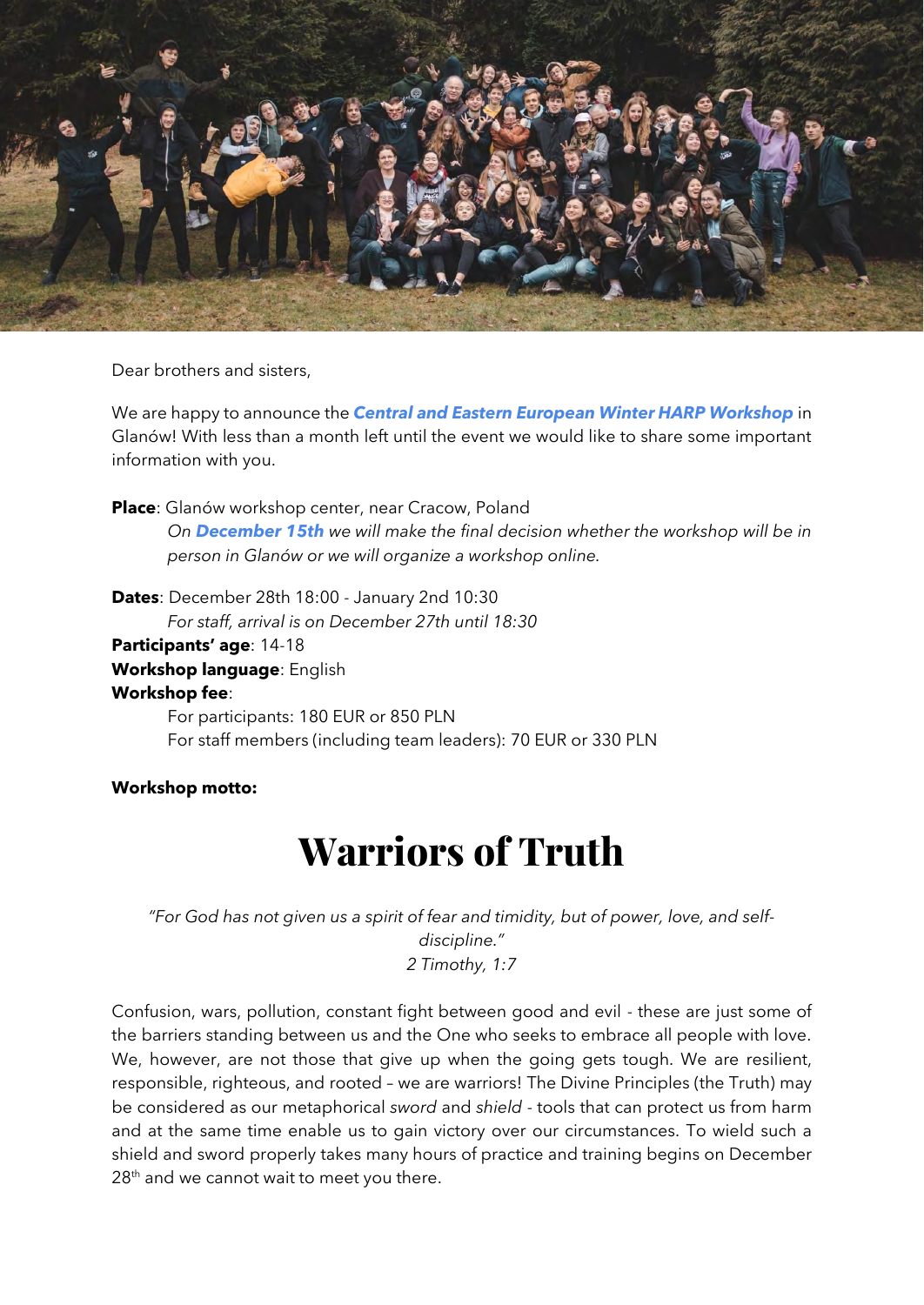#### **Registration process:**

- 1. Register online here: forms,gle/EZyoaixeYQHF9fW96
- 2. You will receive an automatic reply to the email address provided by you on the registration form. You can check that your registration went through. Please check your email including the SPAM folder.
- 3. We will send a confirmation email within 2 days, in case there is a place for you we will use the email address you provided at the registration.
- 4. Please wait for the confirmation email on **December 15th** before booking your travel!
- 5. Before the workshop starts, you will receive an email with the practical information regarding travel arrangements, health form, Code of Conduct, and other necessary details.

The **registration deadline is December 20th**, but we kindly ask you to apply as soon as possible to help us with the practical preparations.

## **Covid-19 safety:**

The situation is changing very dynamically, so we will keep everyone interested up to date if anything should change, but here is how the situation is looking right now.

## Travel:

Currently, in order to enter Poland without having to isolate, you need the following two documents:

- 1. EU Digital COVID Certificate, and
- 2. Locator Form.

Please follow the official information on the governmental pages to be updated: www.gov,pl/web/coronavirus/eu-member-states-schengen-area-turkey.

In order to minimize the possibility of participants or staff members contracting the virus, **we will require all those coming to the workshop to have the following**:

- Parents' written approval for the participants to come (we will send a form to fill out and sign for all registered participants and their parents),
- Proof of vaccination or having recovered from Covid in the past 6 months, AND
- Covid-test (antigen or PCR) taken within 48 hours upon arrival to the workshop site.

Other safety measures related to COVID-19 in order to mitigate risks:

- Assess your health situation before starting the travel to the workshop. If you have any symptoms of COVID-19, please refrain from travelling. If you have been in contact with anyone who tested positive up to 14 days before the workshop, please communicate with your local medical centre and take their advice on whether it is safe and responsible for you to travel to the workshop – alongside taking the necessary test.
- Please be responsible during your travel to the workshop. When travelling by airplane, train, or coach – wear a facemask whenever indoors if your medical condition allows it (in the cabins but also inside the airports and stations, restaurants